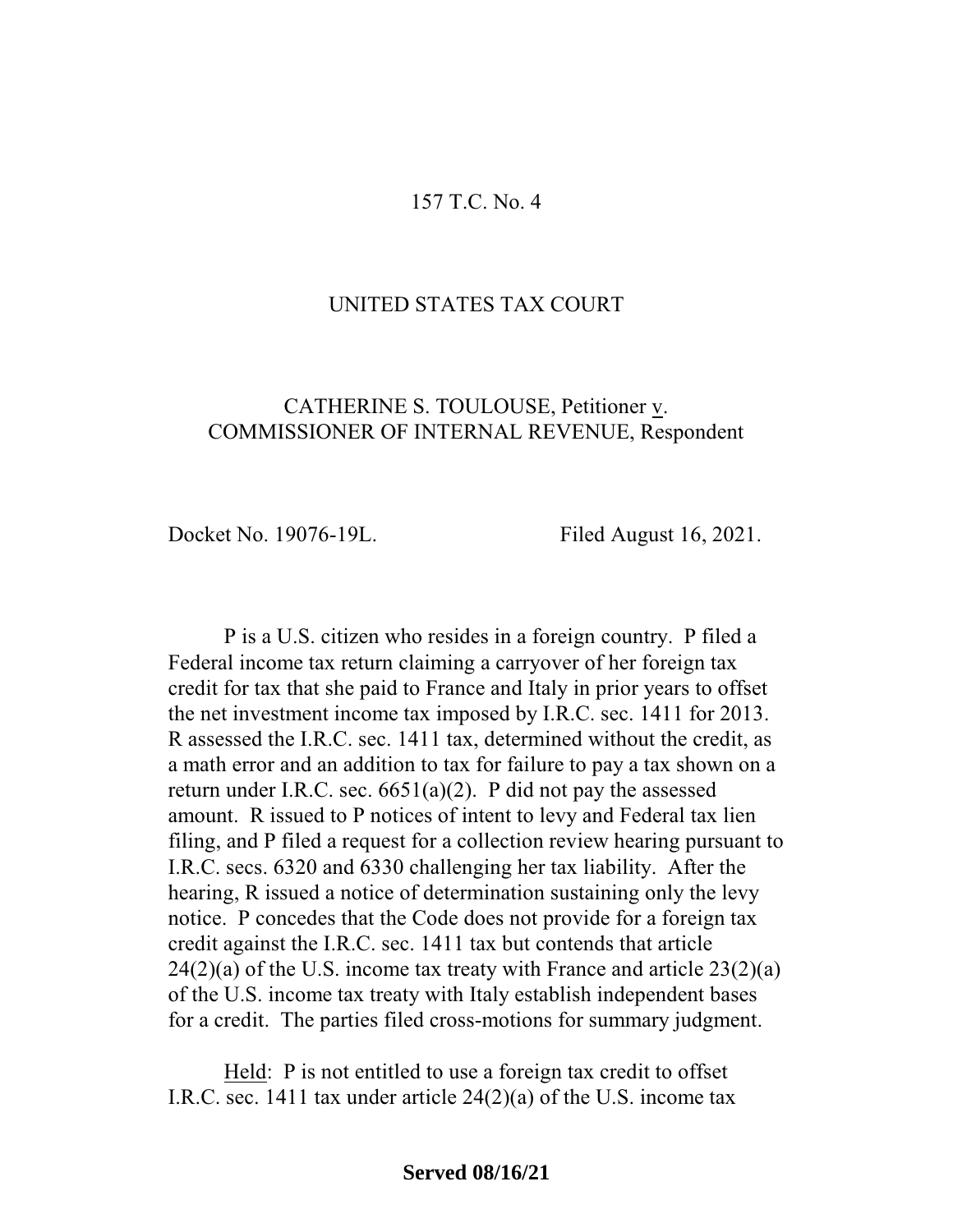treaty with France or article 23(2)(a) of the U.S. income tax treaty with Italy.

Held, further, there are unresolved disputes of material fact with respect to P's liability for the I.R.C. sec.  $6651(a)(2)$  addition to tax.

James V. Springer, for petitioner.

Scott A. Hovey, for respondent.

## OPINION

GOEKE, Judge: This case is before us on petitioner's motion for summary judgment and respondent's motion for partial summary judgment with respect to a notice of determination to sustain a proposed levy following a collection due process (CDP) hearing. Respondent seeks to collect unpaid net investment income tax imposed by section 1411 for 2013, an addition to tax under section  $6651(a)(2)$ for a failure to pay tax shown on a return, and interest. 1

The primary issue for summary judgment is whether petitioner is entitled to a credit against the net investment income tax (foreign tax credit) on the basis of

<sup>1</sup>Unless otherwise indicated, all section references are to the Internal Revenue Code (Code), title 26, U.S.C., in effect for the relevant times, and all Rule references are to the Tax Court Rules of Practice and Procedure.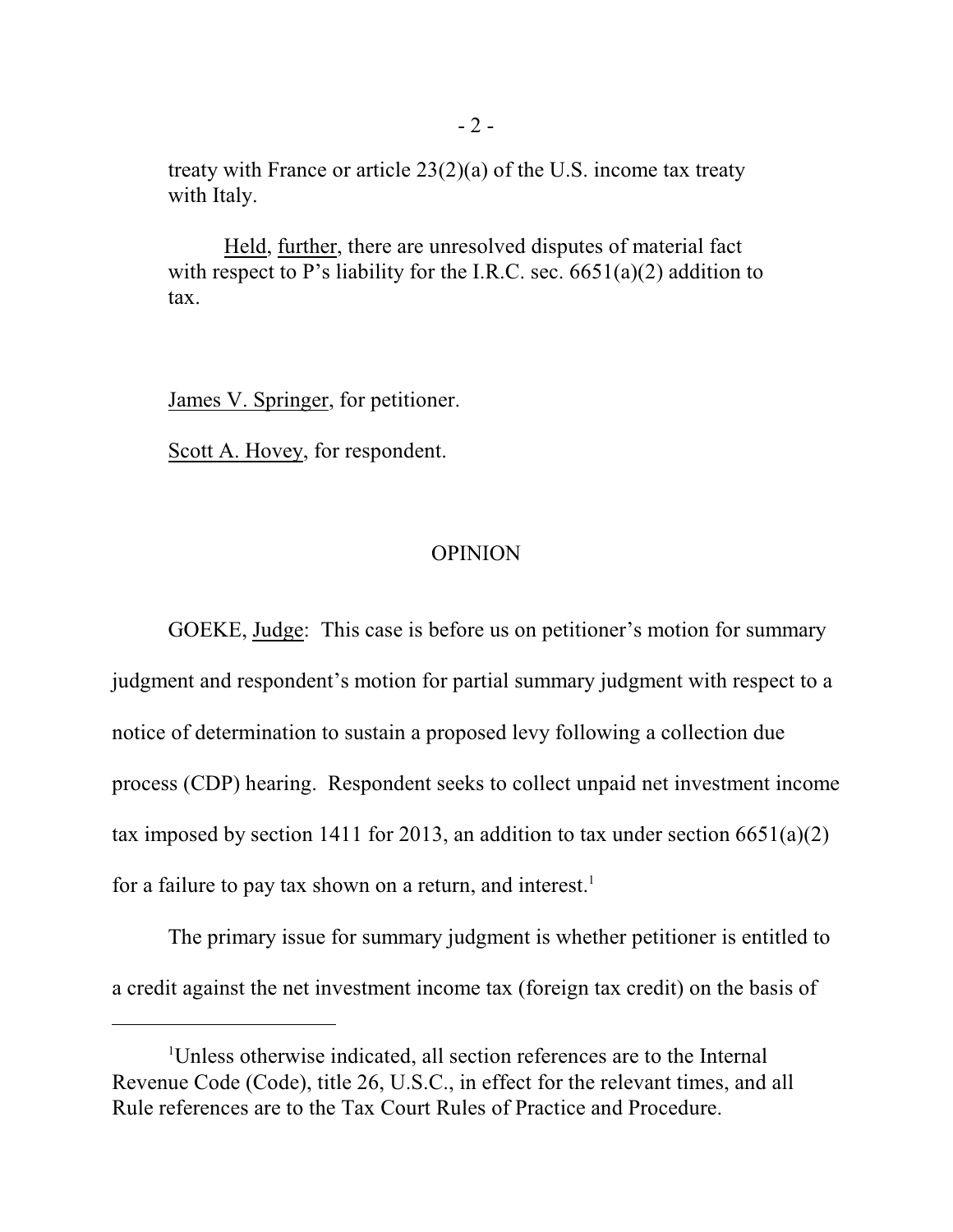certain provisions of the United States' income tax treaties with France and Italy. Petitioner maintains that she is, and respondent takes the opposite view. Respondent has not sought summary judgment with respect to petitioner's liability for the section  $6651(a)(2)$  addition to tax and asserts that there is a dispute of material facts relating to whether petitioner's failure to pay timely is due to reasonable cause.

We hold that petitioner is not entitled to a foreign tax credit against the net investment income tax under the treaty provisions on which she relies. Accordingly, we will deny petitioner's motion for summary judgment and grant respondent's motion for partial summary judgment. Petitioner's liability for the section 6651(a)(2) addition to tax remains unresolved as a dispute of material fact exists with respect to that issue.

#### Background

The following facts are derived from the parties' pleadings and motion papers including declarations and the exhibits attached thereto. Petitioner is a U.S. citizen and resided outside the United States when she timely filed her petition. She used a mailing address in France.

Petitioner timely filed Form 1040, U.S. Individual Income Tax Return, for 2013 under extension, with a filing status of married filing separately. She

- 3 -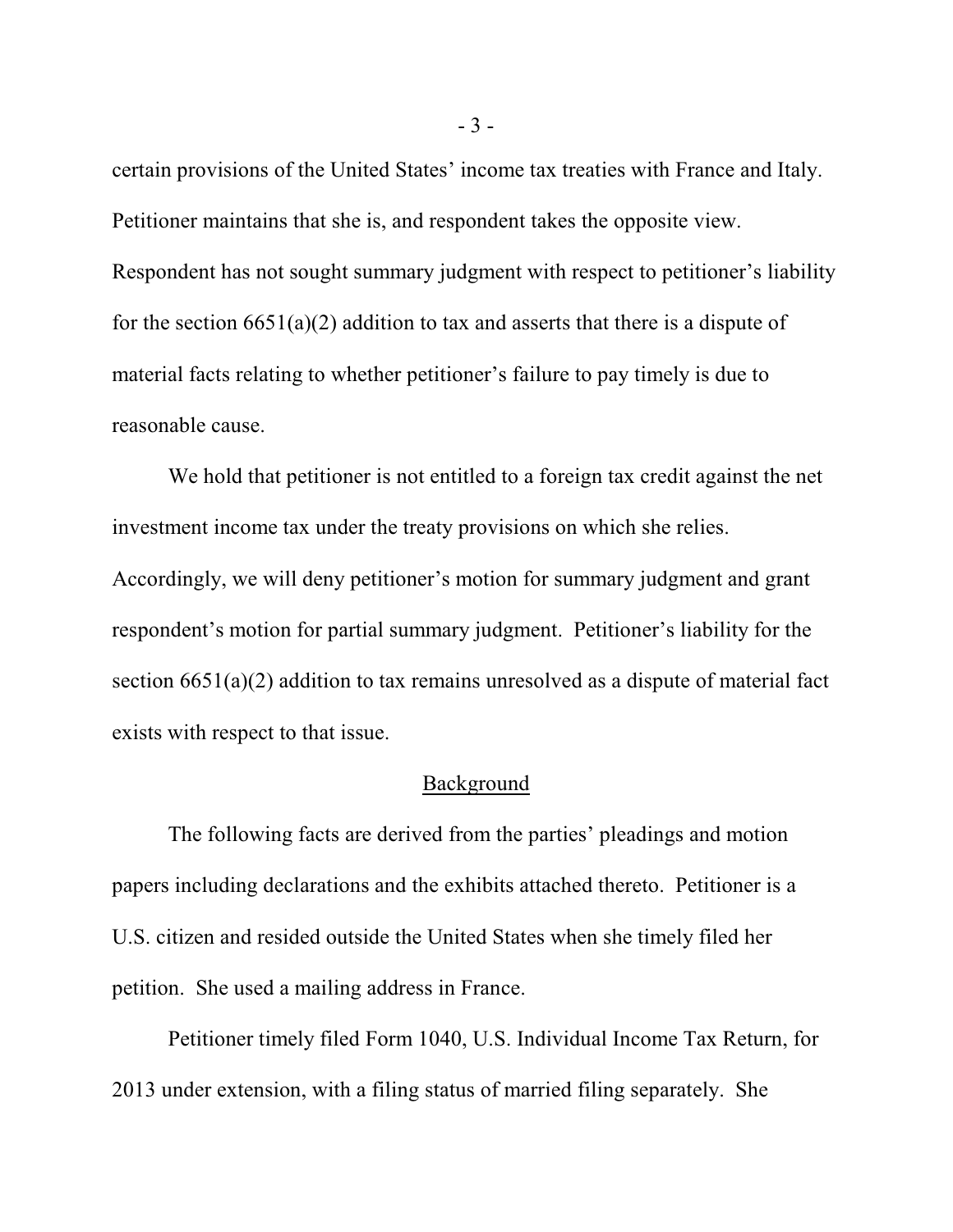reported tax on line 44 of \$63,632, and she claimed a foreign tax credit of \$63,632 to offset this tax on line 47. She attached to her return Form 1116, Foreign Tax Credit, that reported that she had paid \$51,456 in tax to Italy and France for 2013. She also reported that she had a carryover of foreign tax credits of approximately \$340,000 and used a portion of the carryover to offset her tax reported on line 44. Line 60 of her Form 1040, where taxpayers are to report net investment income tax, is blank. Line 60 is in the section of Form 1040 labeled "Other Taxes". On line 61, petitioner reported "total tax" of zero.

Petitioner attached Form 8960, Net Investment Income Tax--Individuals, Estates, and Trusts, to her return, reporting net investment income tax of \$11,540. She reported this amount as required by the Form's instructions on line 17, which is labeled "Net investment income tax for individuals." Line 17 also instructs taxpayers on how to compute the tax and transfer the amount of the tax reported there to Form 1040, line 60. She modified Form 8960 by adding two lines under line 17. She labeled the first added line "Less: Foreign Tax Credit" and entered \$11,540. This amount is in addition to the \$63,632 of foreign tax credit that she claimed on line 47. She labeled the second added line "Net Investment Income Tax Due" and entered an amount of zero. She did not transfer the \$11,540 net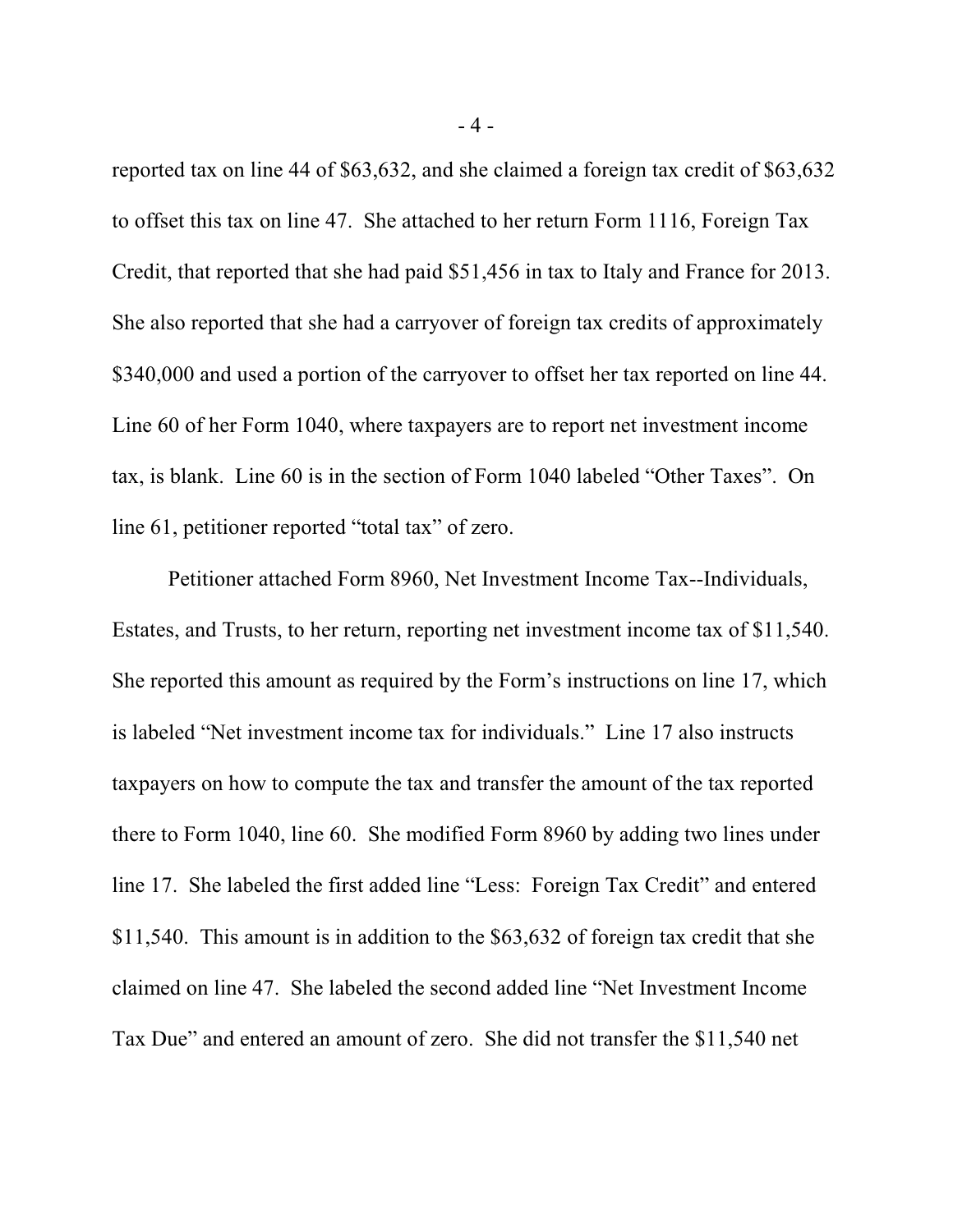investment income tax shown on Form 8960, line 17, to Form 1040, line 60, in accordance with the instructions on the Forms.

Petitioner also attached to her return two Forms 8833, Treaty-Based Return Position Disclosure Under Section 6114 or 7701(b), disclosing her position that she used the foreign tax credit carryover to offset the net investment income tax. See sec. 904(c) (providing a 1-year carryback and a 10-year carryforward of unused foreign tax credits). She also attached Form 8275, Disclosure Statement, providing a detailed explanation of her position that article 24(2)(a) of the U.S. income tax treaty with France, the Convention for the Avoidance of Double Taxation and the Prevention of Fiscal Evasion With Respect to Taxes on Income and Capital, Fr.-U.S., Aug. 31, 1994, 1963 U.N.T.S. 67, as supplemented by Protocols dated Dec. 8, 2004 and Jan. 13, 2009 (U.S.-France Treaty), and article 23(2)(a) of U.S. income tax treaty with Italy, the Convention for the Avoidance of Double Taxation With Respect to Taxes on Income and the Prevention of Fraud or Fiscal Evasion, Aug. 25, 1999, It.-U.S., Aug. 25, 1999, T.I.A.S. No. 09-1216, as supplemented by Protocol dated Aug. 25, 1999 (U.S.-Italy Treaty), permit a foreign tax credit against the net investment income tax.

On February 16, 2015, respondent mailed to petitioner a notice of a math error informing her of an \$11,540 adjustment to her 2013 return. On that date,

- 5 -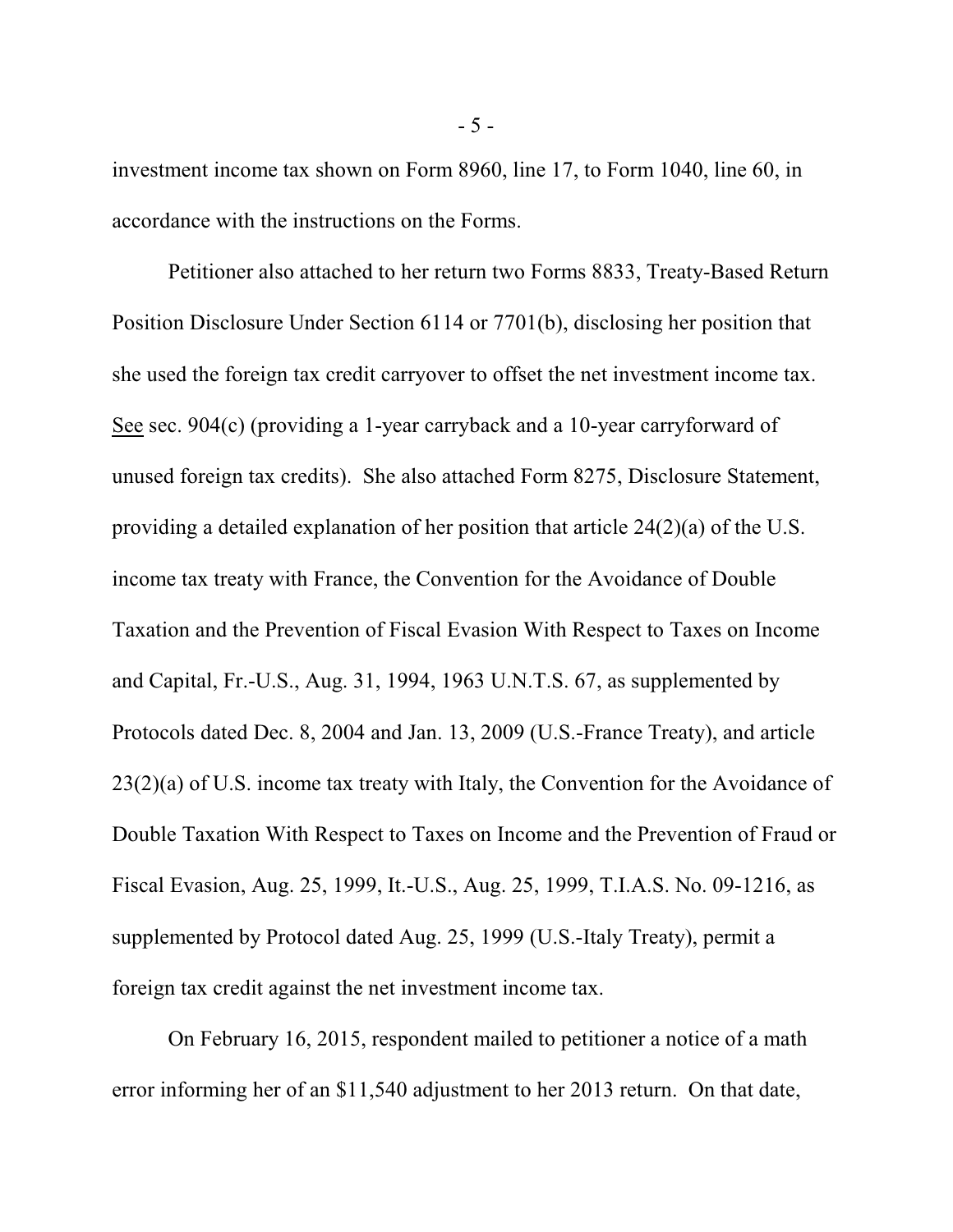respondent assessed tax of \$11,540 pursuant to section 6213(b). Petitioner did not pay the assessed amount. By letter dated April 1, 2015, petitioner contested the assessment, asserting that no math error occurred and a foreign tax credit offset her liability for the tax. By letter dated February 1, 2016, respondent informed petitioner that her claim for a foreign tax credit had been disallowed on the basis that a foreign tax credit is inapplicable against the net investment income tax. On February 22, 2016, petitioner filed a written protest with the Internal Revenue Service's Office of Appeals (Appeals). An Appeals conference was held by telephone on September 7, 2017. By letter dated April 9, 2019, Appeals informed petitioner that she was not entitled to a foreign tax credit against the net investment income tax. The letter indicated that Appeals treated petitioner's protest as a claim for a refund.

Starting on April 20, 2015, petitioner received multiple collection notices from respondent. She received these collection notices after she had contested the assessment and received some of them after she filed the Appeals protest but had not received a decision. She responded to the notices by stating that the tax liability was contested or under consideration by Appeals and remained unresolved.

- 6 -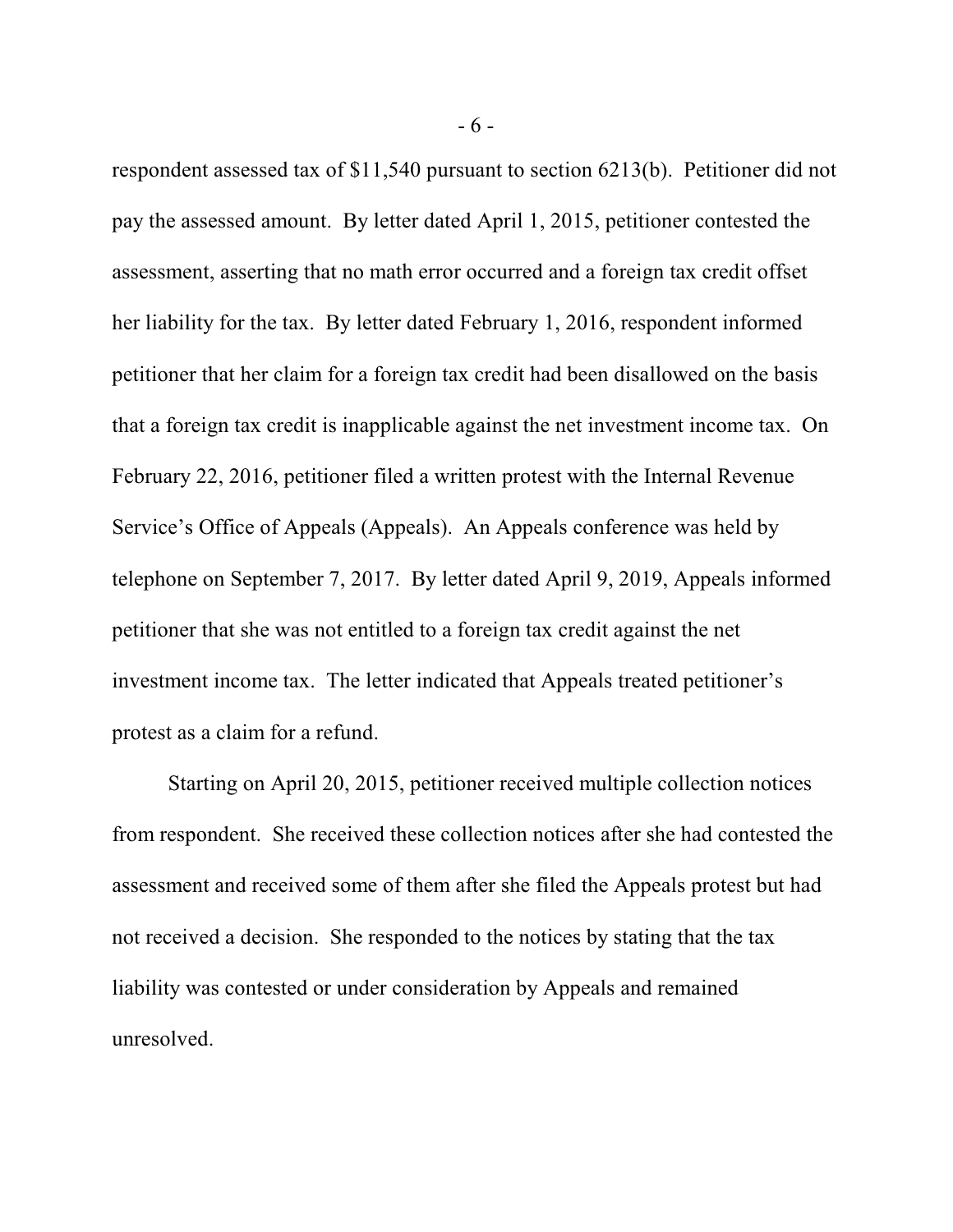On August 20, 2018, respondent assessed an addition to tax under section 6651(a)(2) of \$2,885 against petitioner for 2013 for a failure to pay tax shown on a return. On September 18, 2018, respondent issued to petitioner a final notice of intent to levy and notice of a right to a hearing, and on September 27, 2018, a notice of a Federal tax lien filing and right to a hearing for the unpaid, assessed tax and the addition to tax.

On October 16, 2018, petitioner timely requested a CDP hearing with respect to both notices and challenged her underlying liability for the net investment income tax. She again asserted that the foreign tax credit provided under certain provisions of the U.S.-France and U.S.-Italy Treaties fully offset her net investment income tax. Petitioner also objected to the lack of issuance of a notice of deficiency. She did not propose any collection alternatives. A telephone CDP hearing with petitioner's representative was held on March 13, 2019.

On September 24, 2019, respondent issued a notice of determination that sustained the proposed levy action but not the filing of the Federal tax lien. According to the notice of determination, the settlement officer determined that petitioner was not entitled to a foreign tax credit against the section 1411 tax. The notice further stated that the settlement officer did not have any prior involvement

- 7 -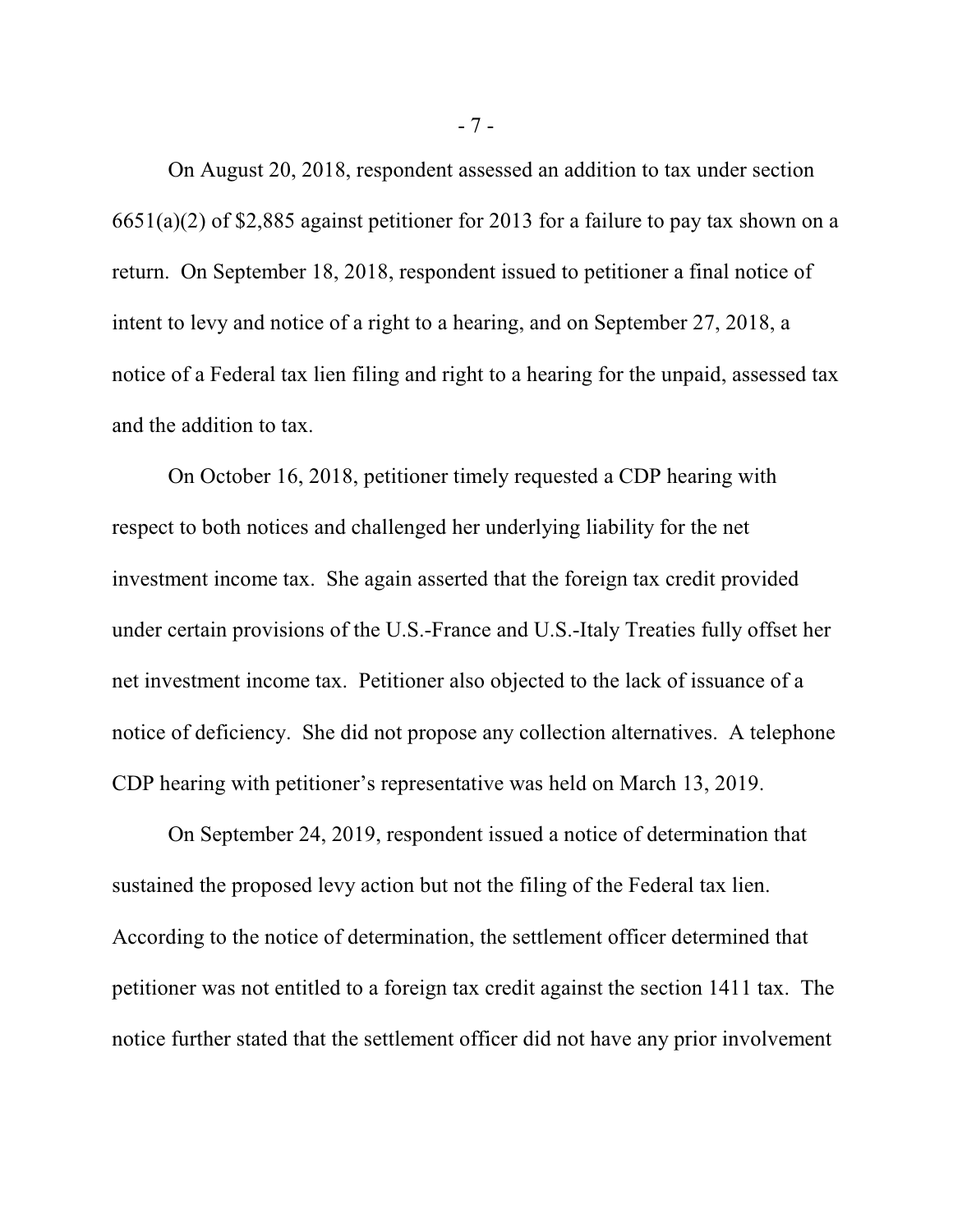with the tax year at issue and had verified that all legal and procedural requirements had been met.

# Discussion

# Standards for Summary Judgment

We will grant a motion for summary judgment where there is no genuine dispute as to any material fact and a decision may be rendered as a matter of law. Rule 121(b); see Sundstrand Corp. v. Commissioner, 98 T.C. 518, 520 (1992), aff'd, 17 F.3d 965 (7th Cir. 1994). In deciding whether to grant summary judgment, we draw factual inferences in the light most favorable to the nonmoving party. Sundstrand Corp. v. Commissioner, 98 T.C. at 520. Petitioner has not alleged that a dispute of material fact exists on the issue of her liability for the net investment income tax. She asserts that the issue is a question of law regarding the availability of a foreign tax credit to offset the section 1411 tax. We find that the issue may appropriately be adjudicated summarily.

The petition initiating this collection review proceeding was filed pursuant to section 6330. Section 6330(b) provides that a taxpayer who timely requests a CDP hearing is entitled to a fair hearing with an impartial Appeals officer who has no prior involvement with the taxpayer. At the hearing, the Appeals officer must verify that the assessment was proper and that all other legal and administrative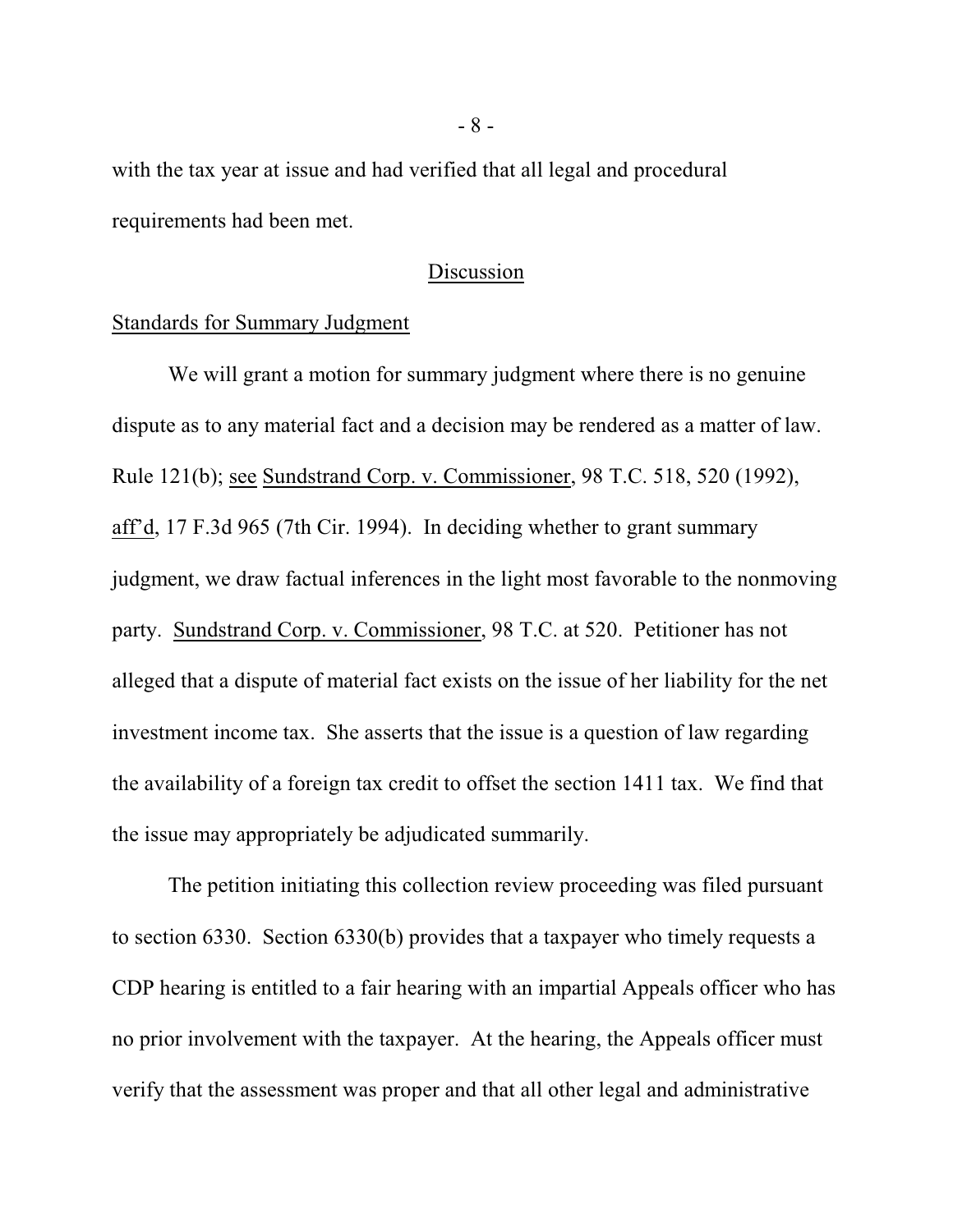requirements have been met. Sec.  $6330(c)(1)$ . The taxpayer may raise any relevant issue relating to the unpaid tax or the proposed levy, including the appropriateness of the collection action and offers of collection alternatives. Id. para. (2). The taxpayer may also raise challenges to the underlying tax liability but only where the taxpayer has not had a prior opportunity to dispute the liability. Id. subpara. (B). Respondent states that petitioner did not have an opportunity to dispute the underlying tax liability before the CDP hearing. We find that petitioner did not have the opportunity to challenge the underlying tax liability before the CDP hearing.

Where the validity of the underlying tax liability is properly at issue in a collection review proceeding, we will review the liability de novo. Davis v. Commissioner, 115 T.C. 35, 39 (2000). Petitioner has challenged the validity of the underlying tax liability, and that issue is properly before us. As to any issue other than the underlying tax liability, we review the determination for abuse of discretion.<sup>2</sup> Goza v. Commissioner, 114 T.C. 176, 182 (2000). We determine

- 9 -

<sup>&</sup>lt;sup>2</sup>In her petition, petitioner alleged multiple procedural errors including that respondent improperly treated the adjustment as a math error and failed to abate the assessment upon her timely request. See sec.  $6213(b)(2)(A)$  (requiring the Secretary to abate an assessment upon a taxpayer's request filed within 60 days of a math error notice and subjecting any reassessment to the deficiency notice procedures). Petitioner did not address these procedural issues in her motion. (continued...)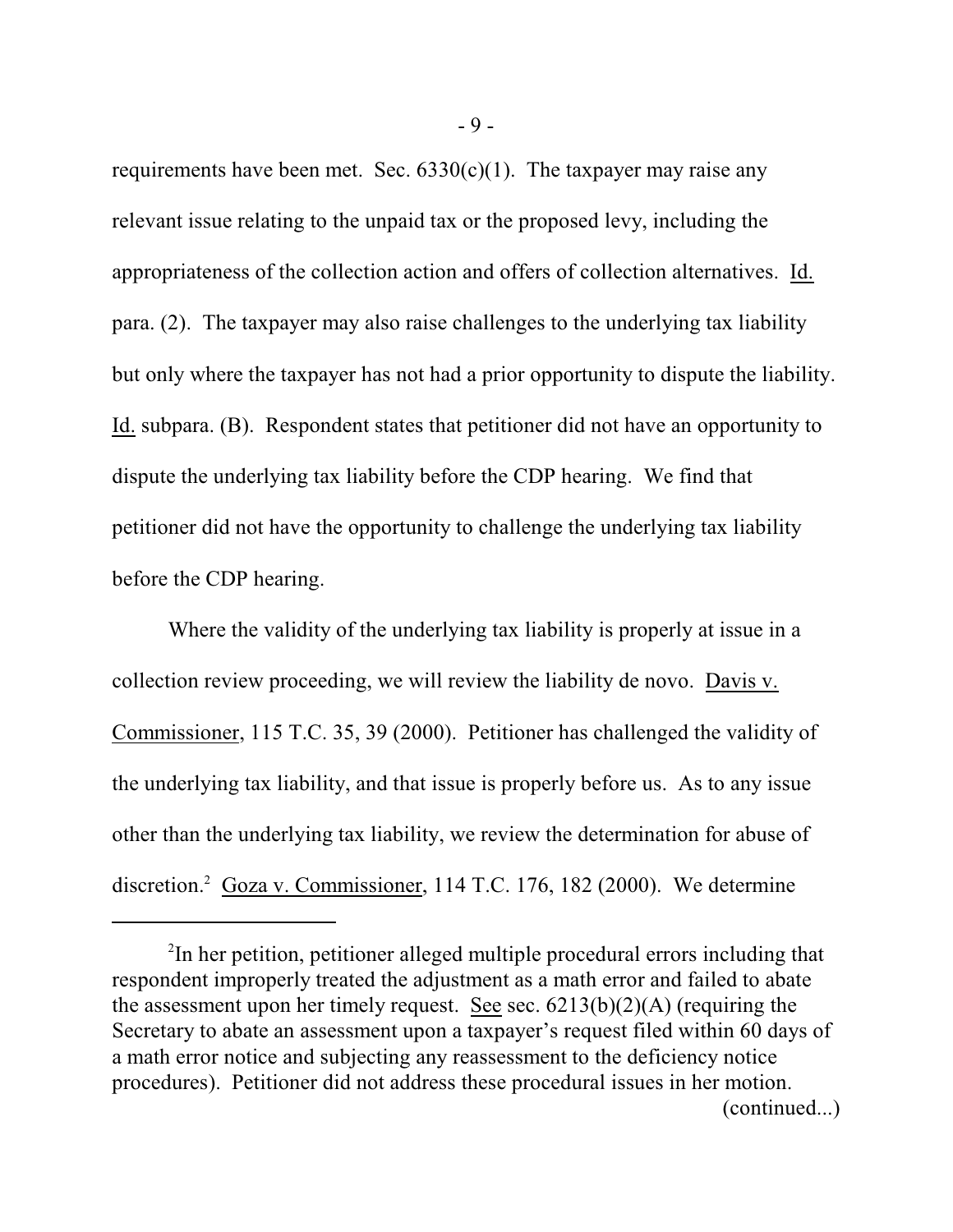whether the determination was arbitrary, capricious, or without sound basis in fact or law. See Murphy v. Commissioner, 125 T.C. 301, 320 (2005), aff'd, 469 F.3d 27 (1st Cir. 2006).

### Foreign Tax Credit

Under the Code, U.S. citizens are generally taxed on their worldwide income regardless of where they reside. Crow v. Commissioner, 85 T.C. 376, 380-381 (1985). Deductions against worldwide income and credits against tax are matters of legislative grace. Segel v. Commissioner, 89 T.C. 816, 842 (1987). The Code is divided into subtitles, and subtitles are divided into chapters, which impose separate and distinct taxes. Section 1, which is in chapter 1, subtitle A, Income Taxes, of the Code, imposes a tax on the taxable income of individuals (regular tax). Compare ch. 1, sec. 26(b) (referring to tax imposed by section 1 as "regular tax liability") with ch. 23, sec. 3301 (imposing a tax on employers on wages that they pay to their employees).

 $2$ (...continued)

However, in response to respondent's statement that they remain unresolved, petitioner stated that she does not seek review of the procedural errors and believes that they are immaterial as respondent has acknowledged that the underlying tax liability is subject to de novo review. We have reviewed petitioner's tax liability de novo and find that petitioner has conceded any procedural errors.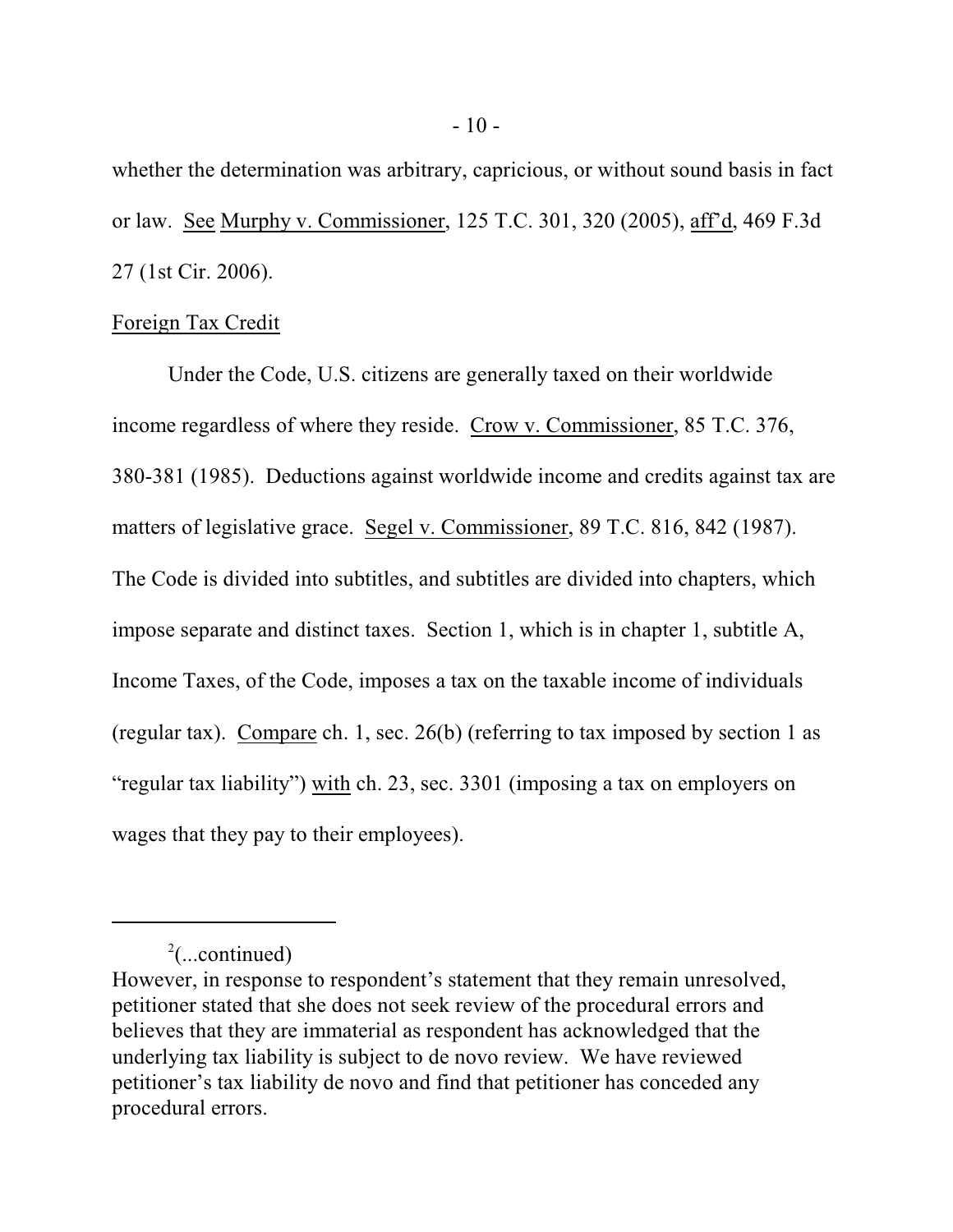Sections 21 through 54AA, also in chapter 1, subtitle A, provide for credits against the section 1 regular tax. Cf. ch. 23, sec. 3302(a) (providing a credit against employers' section 3301 tax on wages for amounts contributed to State unemployment compensation funds). Of relevance here, section 27 provides a credit for "[t]he amount of taxes imposed by foreign countries \* \* \* against the tax imposed by this chapter to the extent provided in section 901." Section 901 provides a foreign tax credit against regular tax. It clearly states that "the tax imposed by this chapter [1] \* \* \* [is] credited" with specified amounts. Thus, both sections 27 and 901 clearly provide that the foreign tax credit allowable under the Code reduces only tax imposed under chapter 1, such as the section 1 regular tax. See also sec. 61 (defining gross income for purposes of the section 1 regular tax); sec. 63(a) (defining taxable income for those purposes).

Section 1411 is in chapter 2A, subtitle A, Income Taxes. Thus, the foreign tax credit under section 27--which applies to "the tax imposed by this chapter [1]"--does not by its terms apply to offset net investment income tax. Section 1.1411-1(a), Income Tax Regs., provides that "[e]xcept as otherwise provided, all Internal Revenue Code (Code) provisions that apply for chapter 1 purposes in determining taxable income (as defined in section 63(a)) of a taxpayer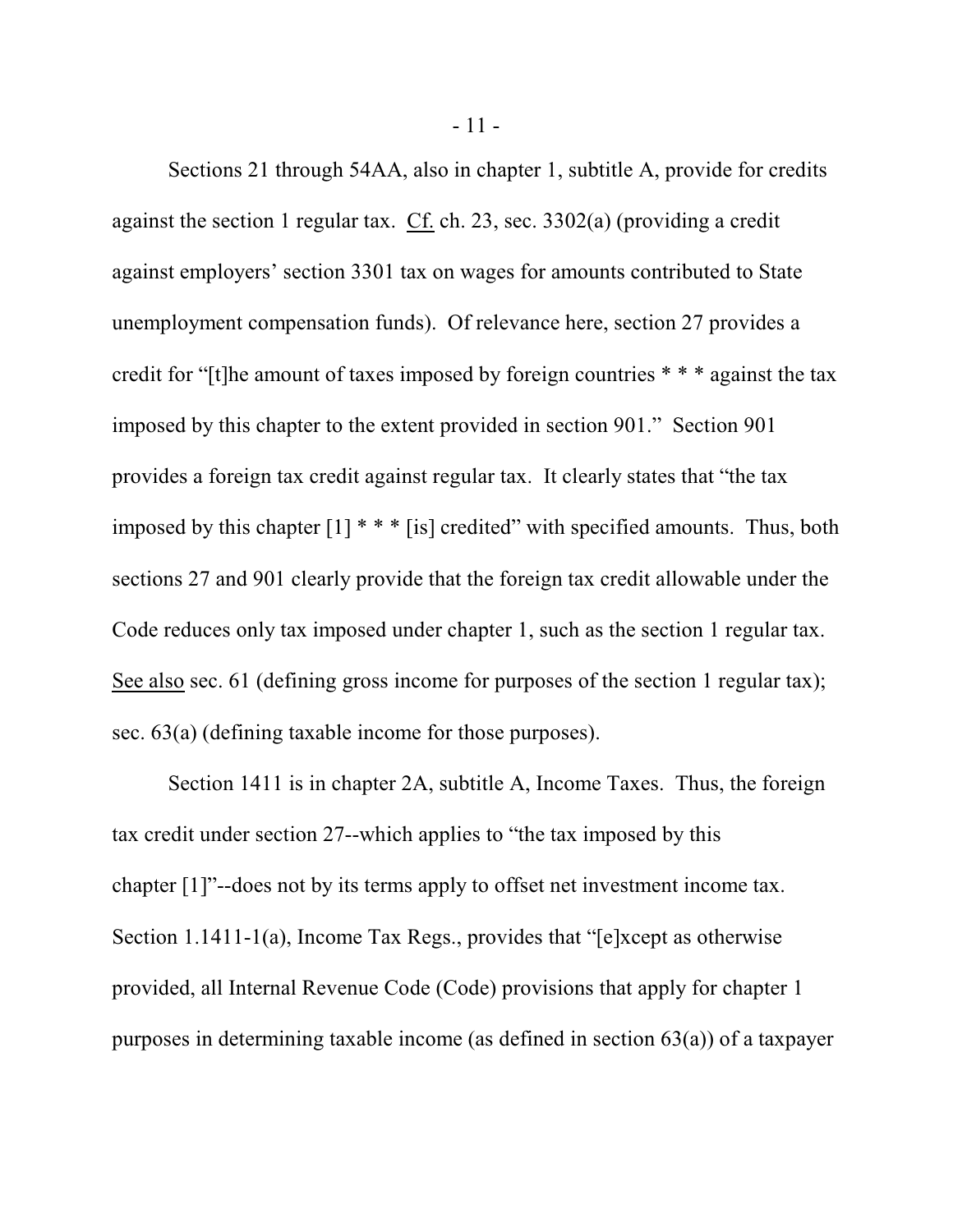also apply in determining the tax imposed by section 1411."<sup>3</sup> But tax credits (including the foreign tax credit under section 27) are not taken into account in determining taxable income under section 63(a). See sec. 63(a) (defining "taxable income" to mean gross income minus the deductions allowed by chapter 1 other than the standard deduction). Section 1.1411-1(a), Income Tax Regs., therefore does not provide for a foreign tax credit against the net investment income tax.

Section 1.1411-1(e), Income Tax Regs., specifically addresses the issue of a foreign tax credit against the net investment income tax and explains that the Code does not provide a foreign tax credit against the section 1411 tax, stating:

Amounts that may be credited against only the tax imposed by Chapter 1 of the Code may not be credited against the section 1411 tax imposed by Chapter 2A of the Code unless specifically provided in the Code. For example, the foreign income, war profits, and excess profits taxes that are allowed as a foreign tax credit by section 27(a), section 642(a), and section 901, respectively, are not allowed as a credit against the section 1411 tax.

Section  $1411(a)(1)$  imposes a 3.8% tax on individuals "in addition to any other tax imposed by this subtitle", i.e., subtitle A of title 26. The tax is imposed on the lesser of net investment income or the excess, if any, of modified adjusted

<sup>&</sup>lt;sup>3</sup>The regulations under sec. 1411 apply for taxable years beginning after December 31, 2013, and for any taxable years that begin after December 31, 2012; but before January 1, 2014, for which the limitations period has not expired, taxpayers may apply the regulations. Sec. 1.1411-1(g), Income Tax Regs.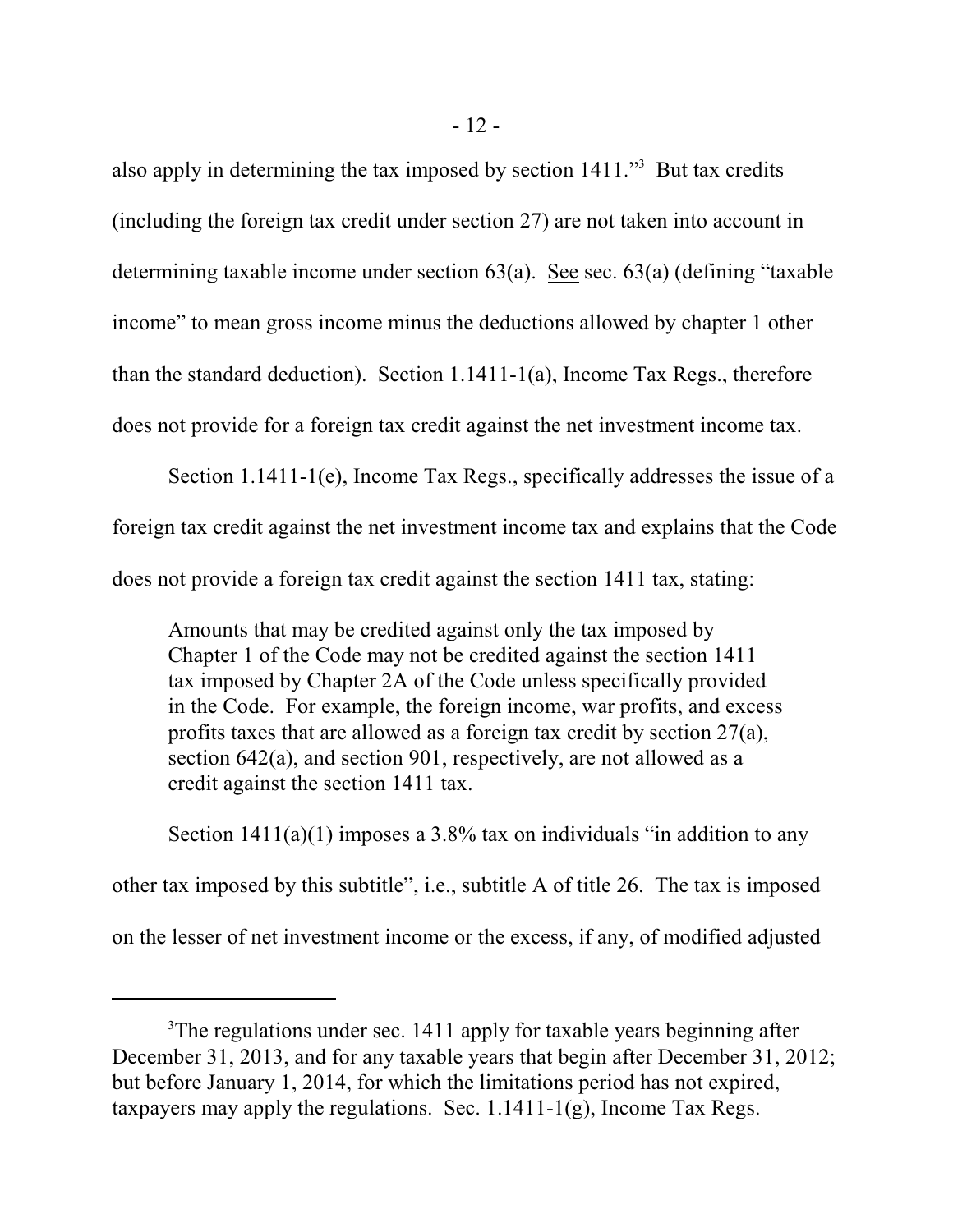gross income over \$250,000 for married taxpayers, \$125,000 for married taxpayers filing separately, and \$200,000 for single taxpayers. Sec. 1411(a)(1), (b). Net investment income is defined as gross income from interest, dividends, annuities, royalties, rents, other gross income derived from a passive activity or a trade or business of trading in financial instruments or commodities, and net gain attributable to the disposition of property in such an activity or trade or business, less deductions allowed by subtitle A which are allocable to such gross income or net gain. Id. subsec. (c).

Petitioner concedes that the Code does not provide a foreign tax credit against the net investment income tax. Instead, she argues that article 24(2)(a) of the U.S.-France Treaty and article 23(2)(a) of the U.S.-Italy Treaty provide a foreign tax credit independent of the Code. Under the Constitution, treaties are given the same force and effect as legislation enacted by Congress. U.S. Const. art. VI, cl. 2; see sec. 7852(d)(1) ("For purposes of determining the relationship between a provision of a treaty and any law of the United States affecting revenue, neither the treaty nor the law shall have preferential status[.]"). To this end, section  $894(a)(1)$  provides: "The provisions of this title [title 26] shall be applied to any taxpayer with due regard to any treaty obligations of the United States".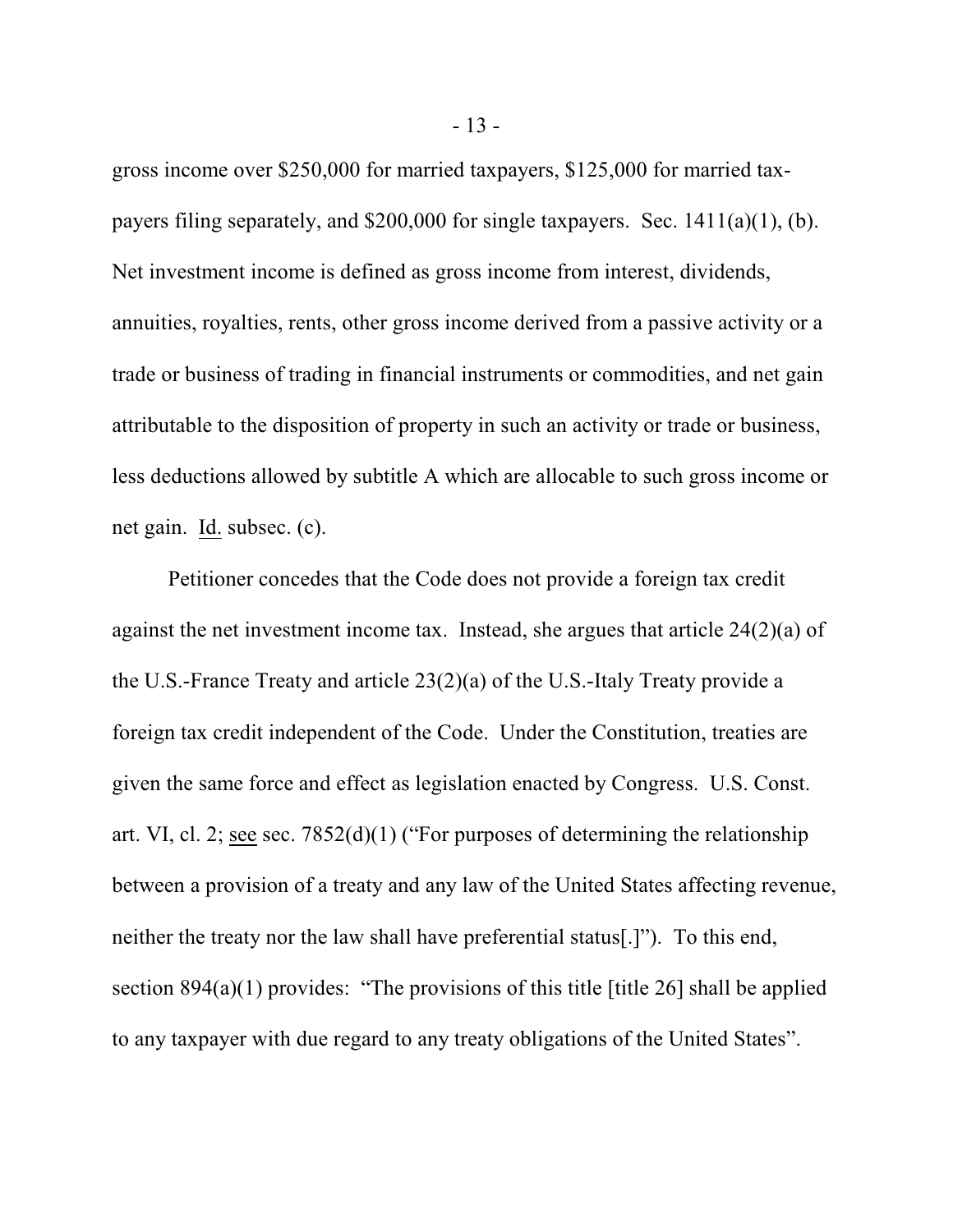When interpreting a treaty, we begin with the text of the treaty and give the terms their ordinary meaning unless a more restricted sense is clearly intended. Am. Air Liquide, Inc. & Subs. v. Commissioner, 116 T.C. 23, 29 (2001), aff'd, 45 F. App'x 721 (9th Cir. 2002); see Sumitomo Shoji Am., Inc. v. Avagliano, 457 U.S. 176, 180 (1982). The plain meaning of a treaty's text controls unless its effect is contrary to the intent or expectations of the treaty partners. Sanchez-Llamas v. Oregon, 548 U.S. 331, 346 (2006); Sumitomo Shoji Am., Inc., 457 U.S. at 180; Amaral v. Commissioner, 90 T.C. 802, 812 (1988).

Treaties should generally be liberally construed to give effect to the purpose of the treaty. United States v. Stuart, 489 U.S. 353, 368 (1989); Estate of Silver v. Commissioner, 120 T.C. 430, 434 (2003). "[W]here a provision of a treaty fairly admits of two constructions, one restricting, the other enlarging, rights which may be claimed under it, the more liberal interpretation is to be preferred". Stuart, 489 U.S. at 368 (quoting Bacardi Corp. of Am. v. Domenech, 311 U.S. 150, 163 (1940)). Where a treaty and a statute relate to the same subject, courts attempt to construe them to give effect to both. Whitney v. Robertson, 124 U.S. 190, 194 (1888).

The U.S.-France and U.S.-Italy Treaties are intended to limit the effects of double taxation between the treaty partners and contain specific provisions that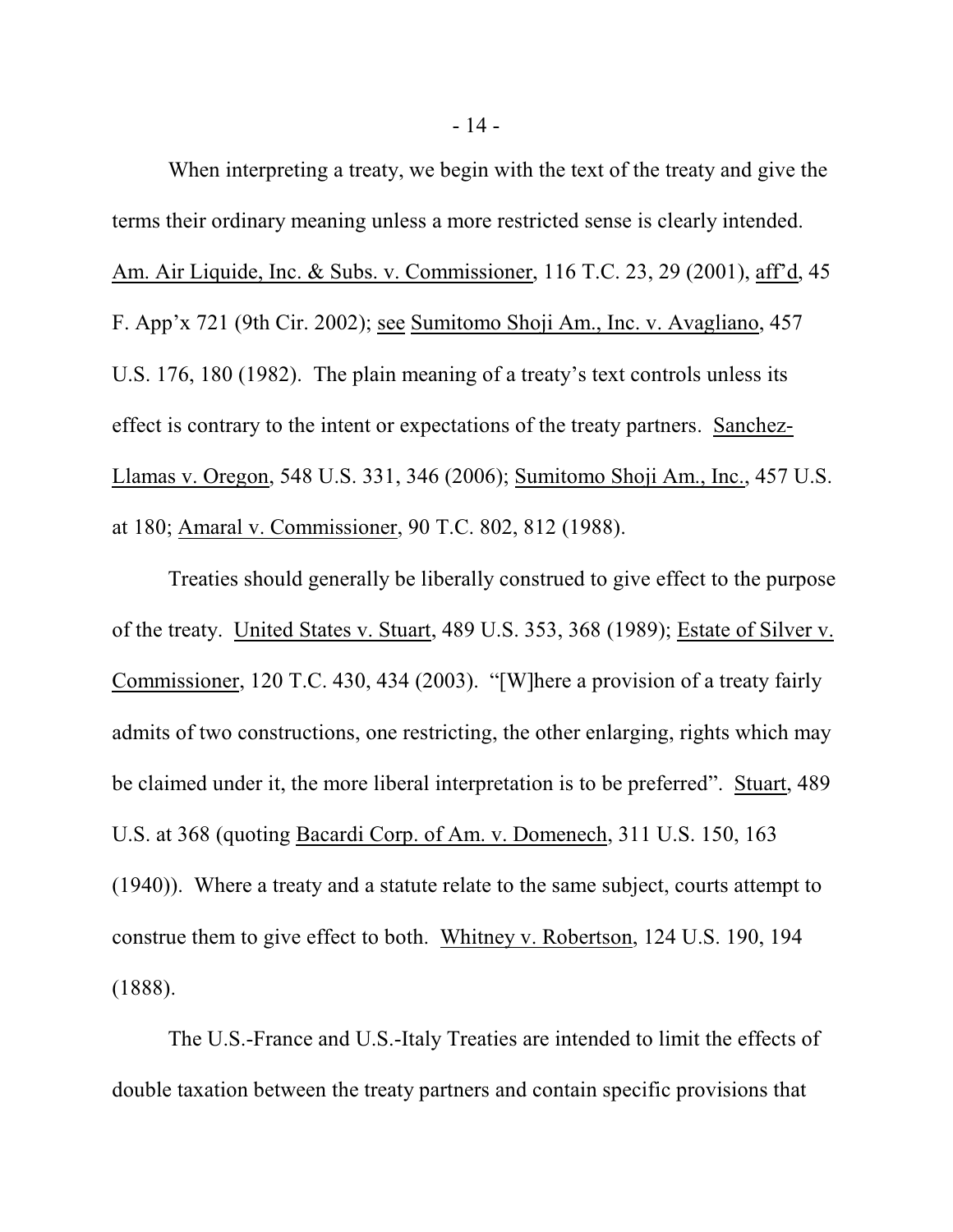provide each country's obligations to grant a foreign tax credit as part of the treaties' general goal of reducing the amount of double taxation. However, the plain text of the treaty provisions on which petitioner relies subject the terms of the Treaties, and thus any allowable credit, to the provisions and limitations of the Code.<sup>4</sup>

With respect to a foreign tax credit, article 24(2)(a) of the U.S.-France

Treaty provides:

In accordance with the provisions and subject to the limitations of the law of the United States (as it may be amended from time to time without changing the general principle hereof), the United States shall allow to a citizen \* \* \* of the United States as a credit against the United States income tax: \* \* \*

(i) the French income tax paid by or on behalf of such citizen  $***$ 

Similarly, article 23(2)(a) of the U.S.-Italy Treaty provides:

In accordance with the provisions and subject to the limitations of the law of the United States (as it may be amended from time to time without changing the general principle hereof), the United States shall allow to a \* \* \* citizen of the United States as a credit against the

<sup>&</sup>lt;sup>4</sup>Petitioner does not argue that she is entitled to relief under any other treaty provisions. Accordingly, we express no view on the potential application of other provisions. See Rule 331(b)(4) ("Any issue not raised in the assignments of error shall be deemed to be conceded."); Rule 121(d) ("When a motion for summary judgment is made \* \* \*, an adverse party may not rest upon \* \* \* mere allegations or denials \* \* \*, but \* \* \* must set forth specific facts showing that there is a genuine dispute for trial.").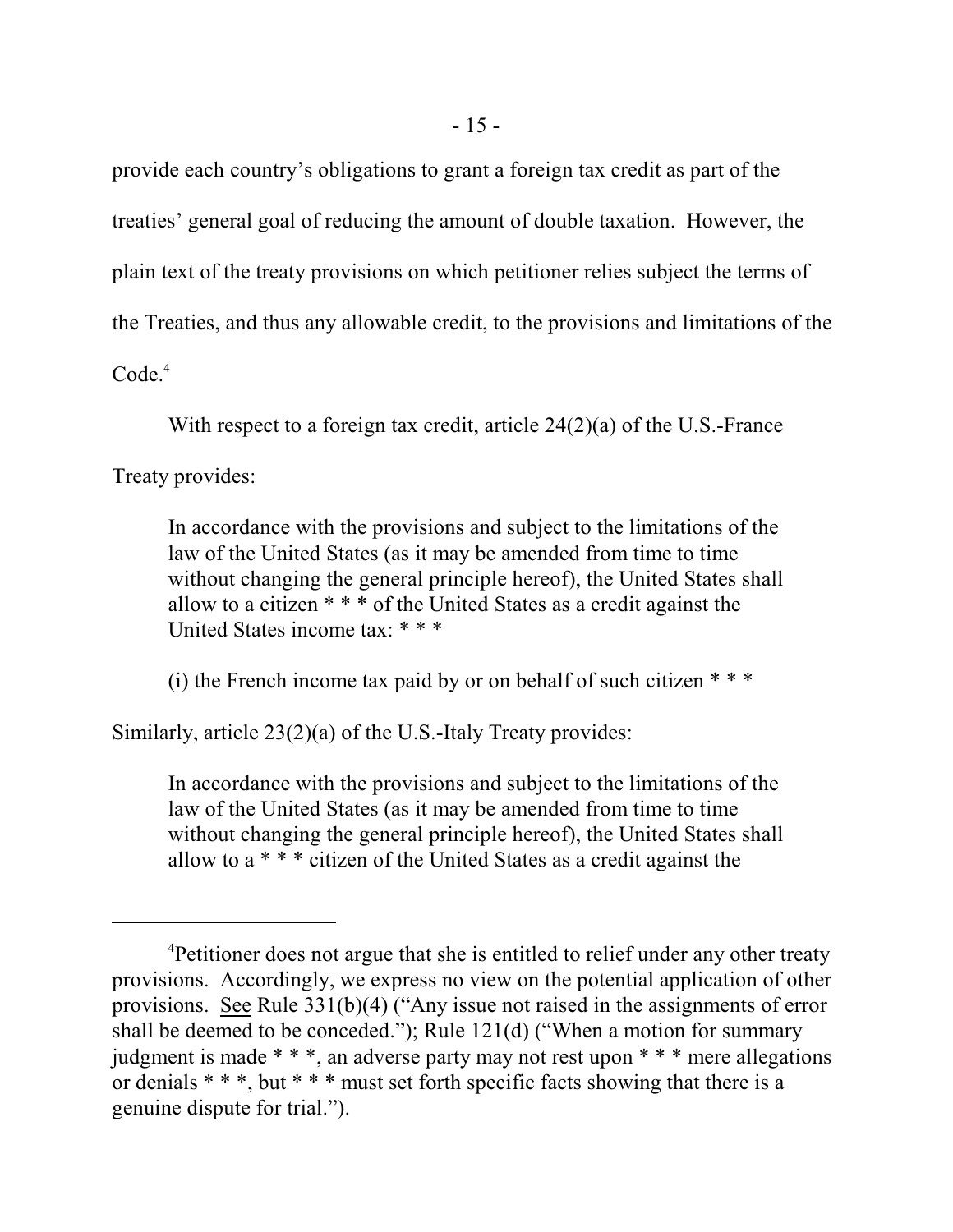United States tax on income the appropriate amount of income tax paid to Italy \* \* \*

Under the express terms of the articles of the Treaties that petitioner relies on, any allowable foreign tax credit must be determined in accordance with the Code and is limited by the Code's provision of a credit. Section 1411 was enacted in 2010 and became effective for tax years beginning after December 31, 2012. Health Care and Education Reconciliation Act of 2010, Pub. L. No. 111-152, sec.  $1402(a)(1)$ , 124 Stat. at 1061. Thus, petitioner's 2013 tax year is the first year that she was subject to the section 1411 tax. We have stated that "the intention to abrogate or modify a treaty is not to be lightly imputed to the Congress". Am. Air Liquide, Inc. & Subs. v. Commissioner, 116 T.C. at 29 (quoting Menominee Tribe v. United States, 391 U.S. 404, 413 (1968)). "A treaty will not be deemed to have been abrogated or modified by a later statute, unless such purpose on the part of Congress has been clearly expressed." Cook v. United States, 288 U.S. 102, 120 (1933).

The fact that section 1411 was enacted after the execution of the Treaties is not determinative. The U.S.-France Treaty covers all "Federal income taxes imposed by the Internal Revenue Code" and further states that its terms are subject to identical or substantially similar tax imposed after the effective date of the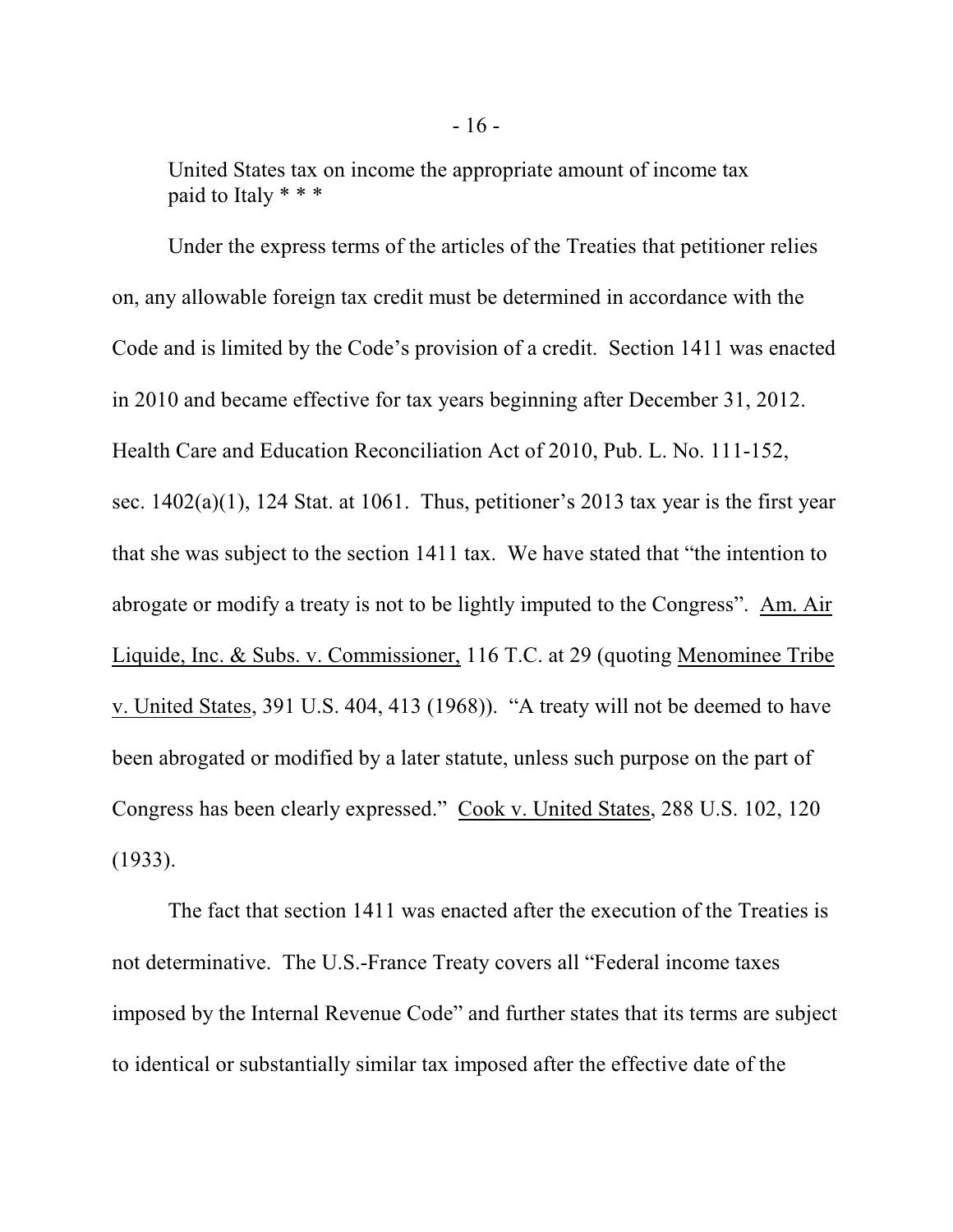Treaty. U.S.-France Treaty, art. 2(1) and (2). The U.S.-Italy Treaty contains substantially the same provisions. See U.S.-Italy Treaty, art. 2(2) and (3).

Petitioner maintains that the Treaties do not conflict with the Code because the Code is silent as to whether there is a foreign tax credit against the net investment income tax. She refers to the placement of the tax in chapter 2A as happenstance and a clerical choice and argues that such a legislative decision should not override the Treaties' elimination of double taxation especially in the light of the lack of legislative intent to do so. She argues that there is no explanation in the legislative history for Congress' decision to impose the net investment income tax under chapter 2A or any indication that Congress considered whether to provide a foreign tax credit against the net investment income tax.

Section 1411 is the only section in chapter 2A. Congress created that chapter when it enacted the net investment income tax. Health Care and Education Reconciliation Act of 2010, sec. 1402(a)(1). Chapter 2A is titled "Unearned Income Medicare Contribution". The placement of section 1411 in a newly created chapter was not happenstance. An enumerated chapter of the Code to impose a distinct and separate tax is part of the Code's fundamental structure.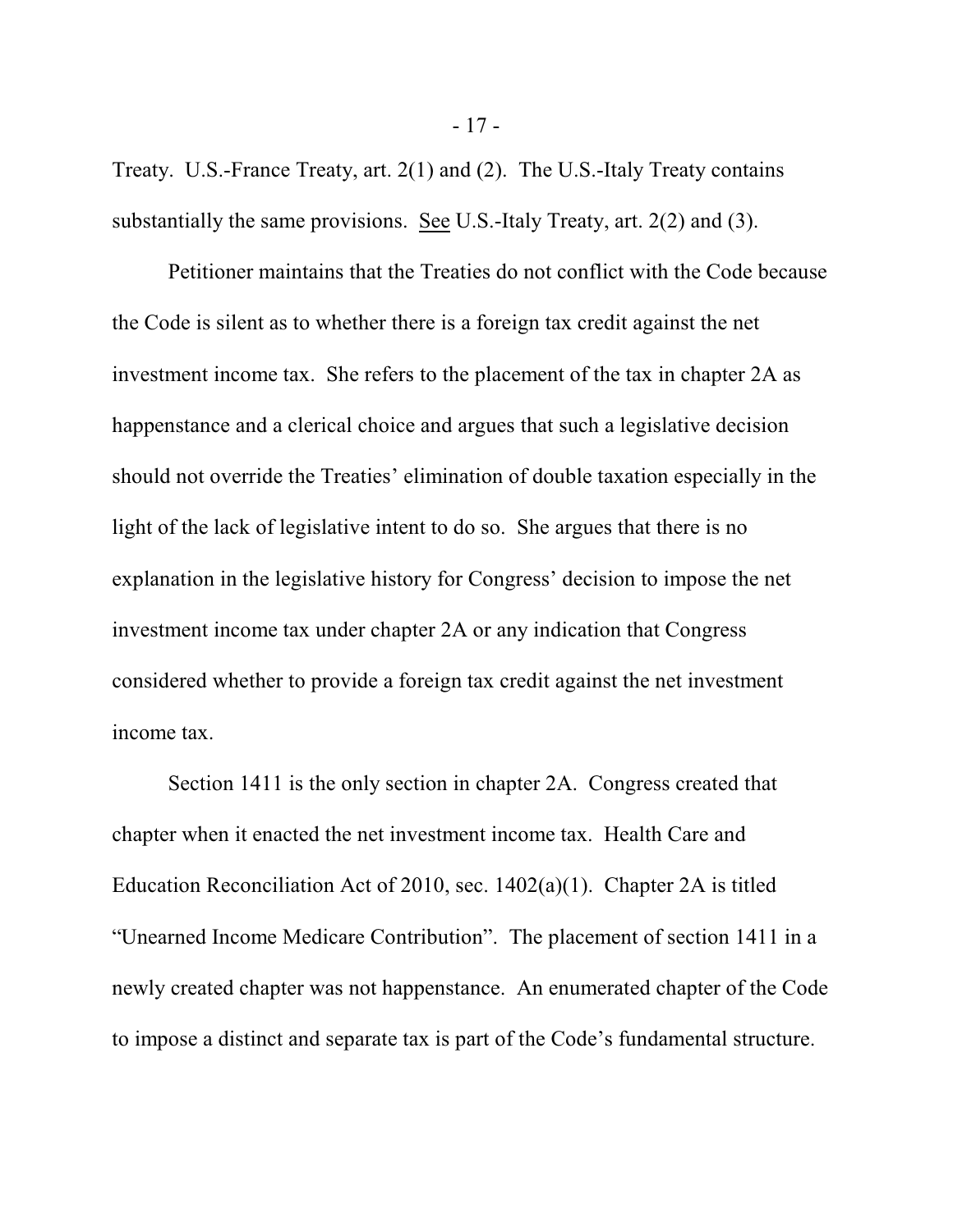Petitioner argues that the enactment of the net investment income tax in chapter 2A is not a "limitation" as that term is used in the Treaties. She argues that any limitation of a foreign tax credit as set forth in the Treaties requires some affirmative statement and should not be imposed on the basis of Congress' silence on the issue. To further support her interpretation of the Treaties, she cites dictionary definitions of the terms "limitation" and "limit" and offers the following definitions of "limit": to assign certain limits to, prescribe, restrict the bounds or limits of, or curtail or reduce in quantity or extent.<sup>5</sup>

Petitioner focuses on the term "limitation" and ignores that the treaty provisions on which she relies require any foreign tax credit to be "in accordance with the Code". Those provisions expressly state that any allowable foreign tax credit is subject to the limitations of U.S. tax laws and must be in accordance with the Code. Accordingly, for petitioner to prevail on the basis of the provisions she cites, the Code must provide the credit if one exists. It is immaterial that the Code does not affirmatively state that a foreign tax credit against the net investment income tax is disallowed. Section  $1411(c)(1)(B)$  expressly provides for deductions allowed by subtitle A in the computation of net investment income.

<sup>5</sup>Petitioner cites an online source for the definitions, https://www.merriamwebster.com.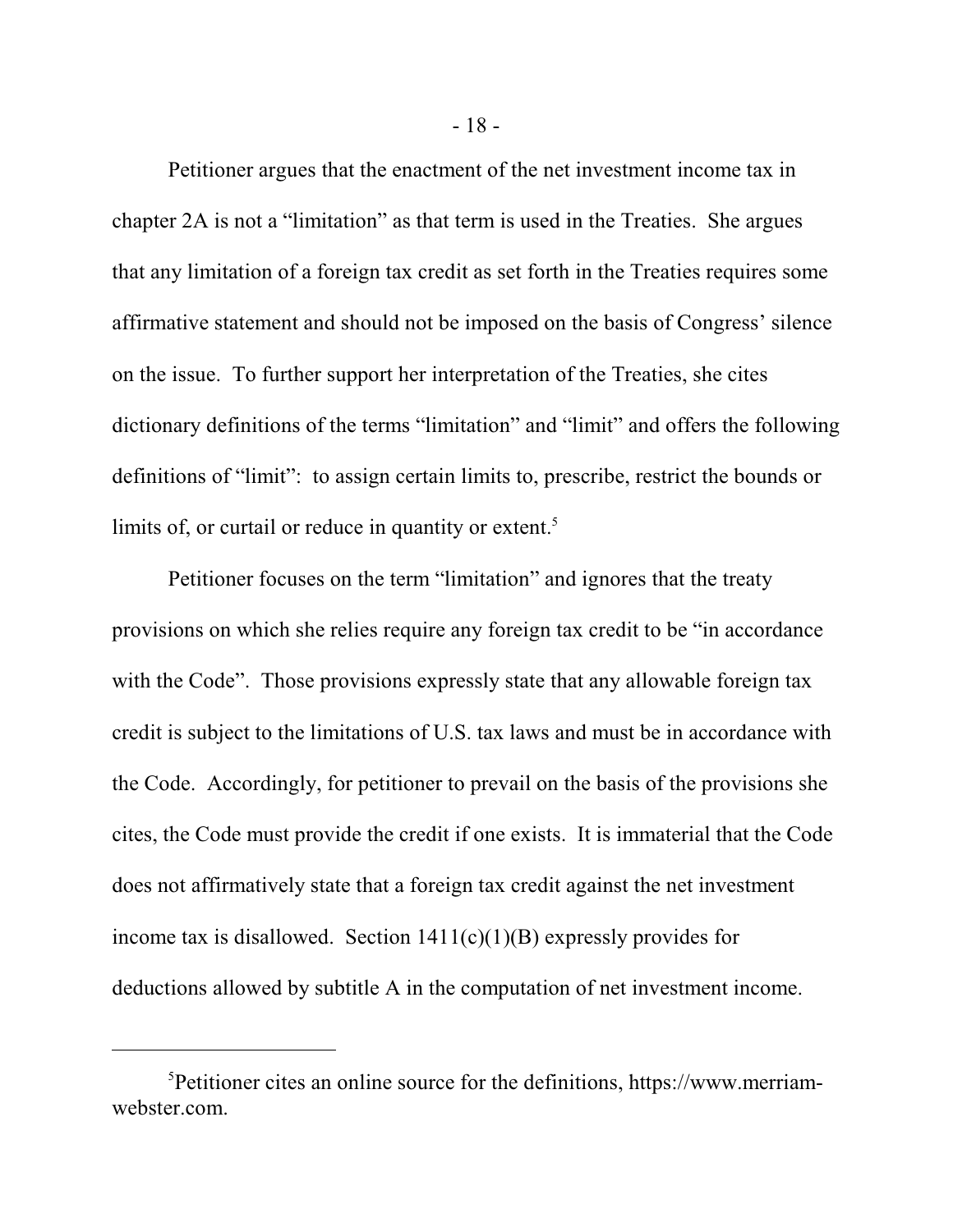There is no provision for any credits against the section 1411 tax. The enactment of a 3.8% net investment income tax as part of chapter 2A is a clear expression of congressional intent that credits against section 1 not apply against the section 1411 tax.

The Treaties recognize that U.S. tax laws may be subsequently amended "without changing the general principle hereof". U.S.-France Treaty, art. 24(2)(a); U.S.-Italy Treaty, art. 23(2)(a). Section 1411 was enacted after both Treaties. Imposition of the net investment income tax is not a change to the general principles of U.S. tax laws.

While the U.S.-France and U.S.-Italy Treaties provide for general protection against double taxation, they do not provide absolute protection. Their purpose is not to provide absolute protection. The general purpose of the Treaties is to reduce double taxation, but the specific provisions of each treaty must be applied as written. See Jamieson v. Commissioner, 584 F.3d 1074 (D.C. Cir. 2009), aff'g T.C. Memo. 2008-118; Pekar v. Commissioner, 113 T.C. 158 (1999); Haver v. Commissioner, T.C. Memo. 2005-137, aff'd, 444 F.3d 656 (D.C. Cir. 2006); Kappus v. Commissioner, T.C. Memo. 2002-36, aff'd, 337 F.3d 1053 (D.C. Cir. 2003). There is nothing in either article 24(2)(a) of the U.S.-France Treaty or article 23(2)(a) of the U.S.-Italy Treaty that entitles U.S. taxpayers to an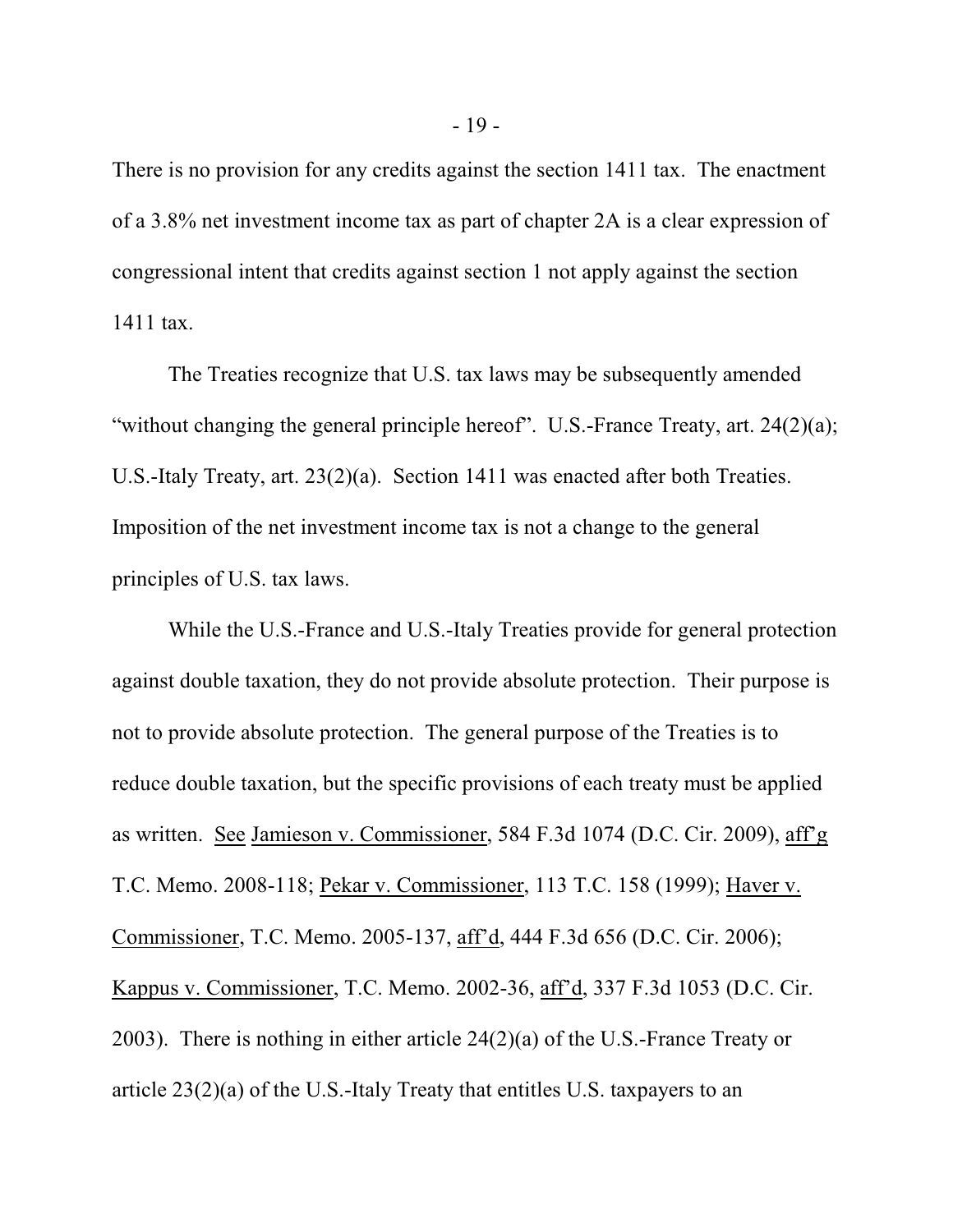elimination of all double taxation. Article 29(2) of the U.S.-France Treaty recognizes the U.S. Government's right to tax its citizens on worldwide income. It further provides that when a U.S. citizen resides in a foreign country, that country has the primary taxing rights and the U.S. Government has an obligation to provide relief from double taxation. Id. Article 1(2) of the U.S.-Italy Treaty contains a similar provision.

Our reading of article 24(2)(a) of the U.S.-France Treaty is confirmed by the contemporary explanation provided by the Treasury Department, the Government agency charged with the Treaty's negotiation and enforcement. See Stuart, 489 U.S. at 369. The Treasury Department Technical Explanation to the U.S.-France Treaty explains:

The credits provided under the Convention are allowed in accordance with the provisions and subject to the limitations of U.S. law, as that law may be amended over time, so long as the general principle of the Article, i.e., the allowance of a credit, is retained. Thus, although the Convention provides for a foreign tax credit, the terms of the credit are determined by the provisions of the U.S. statutory credit at the time a credit is given. The limitations of U.S. law generally limit the credit against U.S. tax to the amount of U.S. tax due with respect to net foreign source income within the relevant foreign tax credit limitation category (see Code section 904(a)).  $***$  [RIA Int'l Tax Treaty 3166.]

The preamble to the section 1411 regulations acknowledges the interaction between section 1411 and U.S. income tax treaties and explains that an analysis of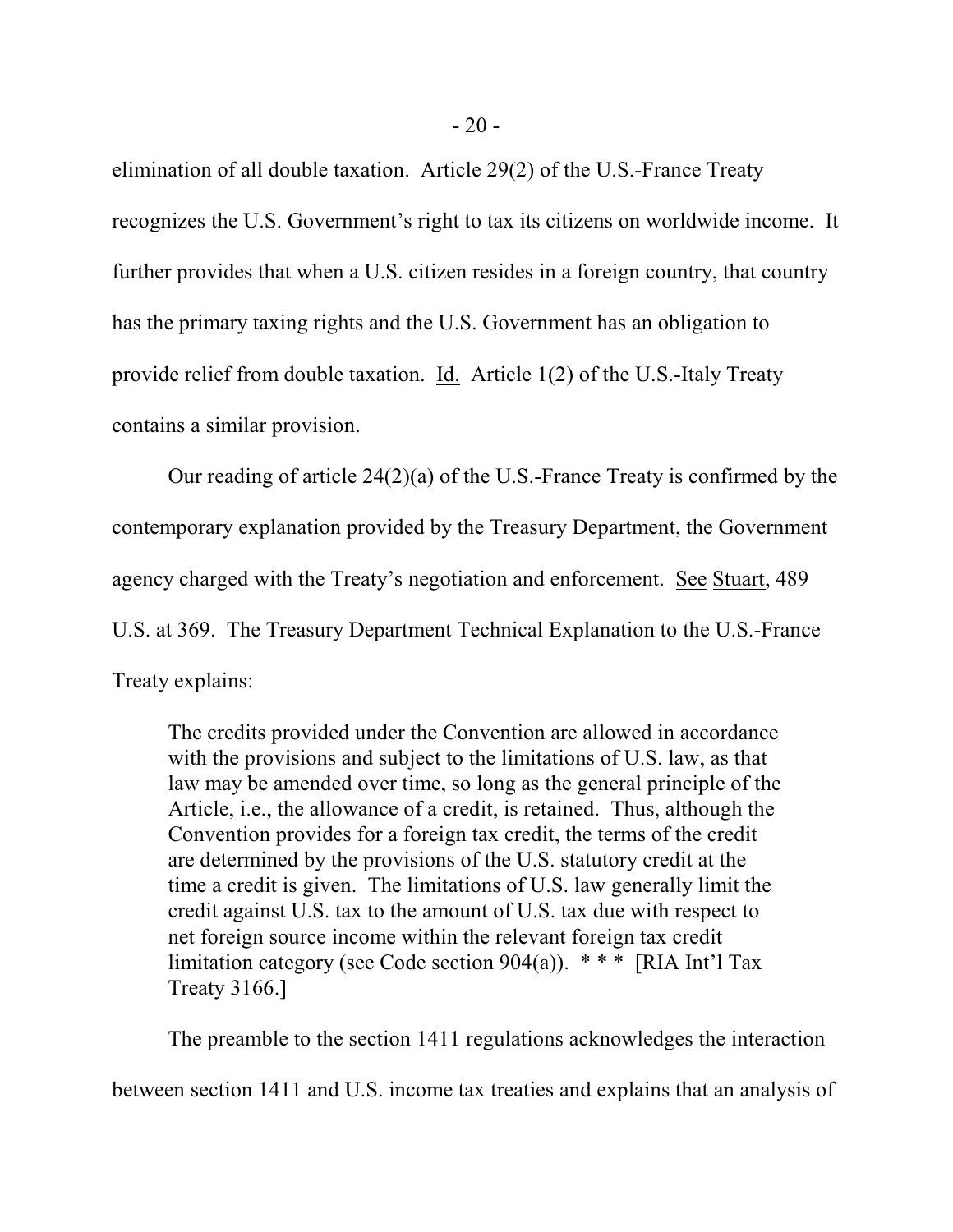each U.S. income tax treaty would be required to determine whether the United States has an obligation under the treaty to provide a foreign tax credit against the section 1411 tax. T.D. 9644, 2013-51 I.R.B. 676, 679. That is what we have undertaken to do here.

Petitioner questions the purpose of the Treaties if there is no independent, treaty-based credit and a credit is allowable only if it is provided in the Code. But we do not so hold. Other provisions of the Treaties may well provide for credits that are unavailable under the Code. Petitioner, however, relies on provisions that by their express terms do not.

Petitioner also cites section 1.1411-1(a), Income Tax Regs., for support. The regulation provides: "Except as otherwise provided, all Internal Revenue Code (Code) provisions that apply for chapter 1 purposes in determining taxable income (as defined in section  $63(a)$ ) of a taxpayer also apply in determining the tax imposed by section 1411." As described above, however, taxable income as defined in section 63(a) does not take into account any credits against income tax. Thus, the regulation does not support petitioner's interpretation of the U.S.-France and U.S.-Italy Treaties.

Congress has allowed a foreign tax credit only against taxes imposed under chapter 1. There is no Code provision for a foreign tax credit against the net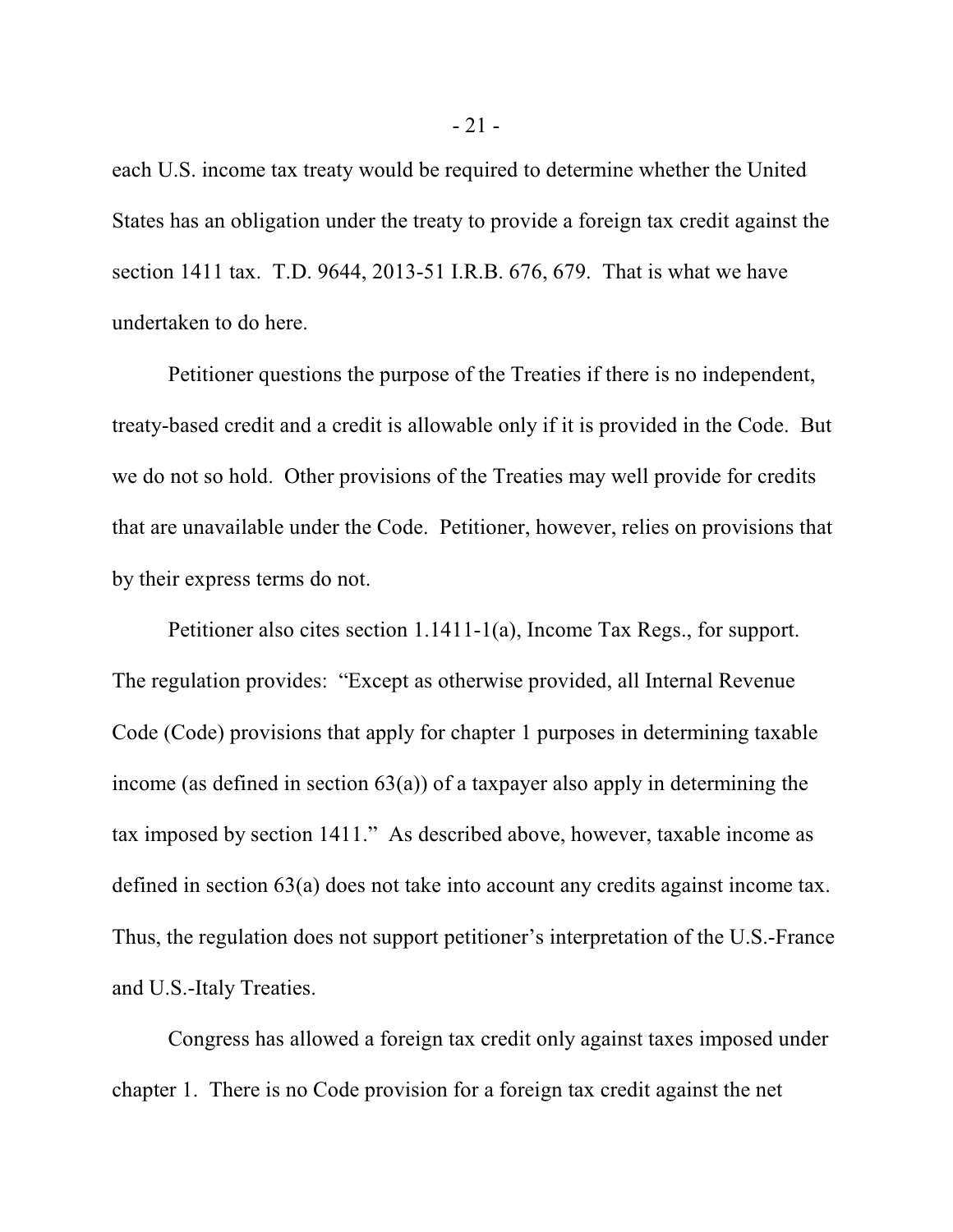investment income tax. Article 24(2)(a) of the U.S.-France Treaty and article 23(2)(a) of the U.S.-Italy Treaty do not provide an independent basis for a foreign tax credit against the net investment income tax.

Accordingly, petitioner is not entitled to a foreign tax credit against her net investment income tax.

## Section  $6651(a)(2)$  Addition to Tax

Respondent has assessed an addition to tax under section  $6651(a)(2)$  for petitioner's failure to pay a tax shown on a return. The addition to tax applies only when an amount shown as tax on a return is not timely paid. See Wheeler v. Commissioner, 127 T.C. 200, 208-209 (2006), aff'd, 521 F.3d 1289 (10th Cir. 2008). Petitioner reported total tax of zero on her Form 1040. Accordingly, the section 6651(a)(2) addition to tax cannot be imposed with respect to her Form 1040. See Cabirac v. Commissioner, 120 T.C. 163 (2003), aff'd without published opinion, 94 A.F.T.R. 2d 2004-5490 (3d Cir. 2004). Respondent asserts that petitioner reported the section 1411 tax of \$11,540 on Form 8960, line 17. Respondent appears to rely on the failure to pay that reported tax to impose the section 6651(a)(2) addition to tax and disregard the lines that petitioner added to the Form. For purposes of petitioner's motion for summary judgment with respect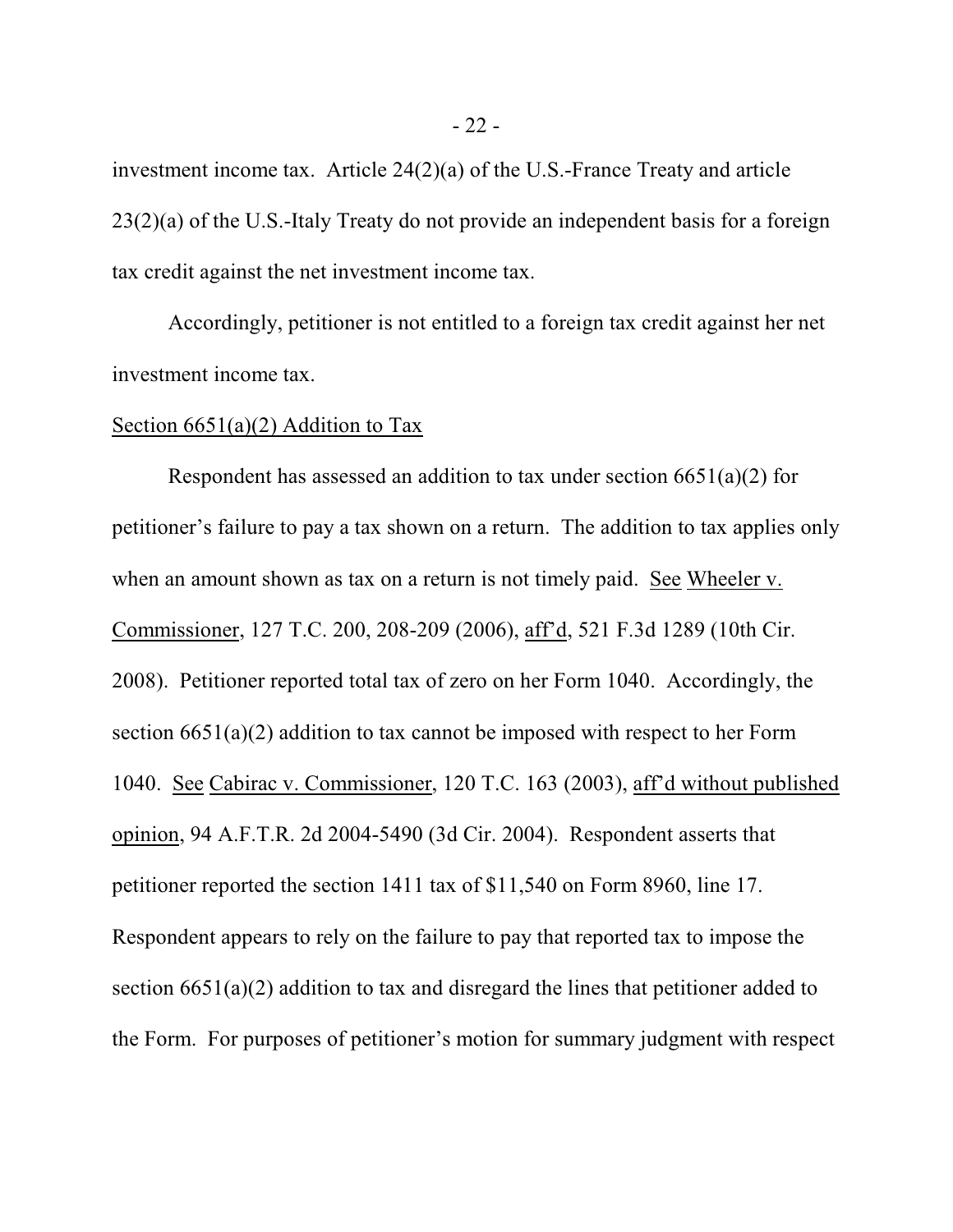to the addition to tax, we assume that Form 8960 is a return with an amount shown as tax of \$11,540.

Petitioner argues that if she is liable for the underlying tax, she should not be liable for the section  $6651(a)(2)$  addition to tax because of the disclosure with her return that she claimed a foreign tax credit under the Treaties and the substantiality of her legal argument. The addition to tax does not apply if the failure to pay is due to reasonable cause and not due to willful neglect. Reasonable cause exists if the taxpayer exercised ordinary business care and prudence and nevertheless either was unable to pay the tax or would suffer undue hardship. Sec.  $301.6651-1(c)(1)$ , Proced. & Admin. Regs. Willful neglect is generally a conscious, intentional failure or reckless indifference. United States v. Boyle, 469 U.S. 241, 245 (1985).

Respondent has not sought summary judgment on this issue. We find that a genuine dispute of material fact exists with respect to whether petitioner had reasonable cause for her failure to pay timely. Accordingly, we will deny petitioner's motion for summary judgment with respect to the addition to tax.